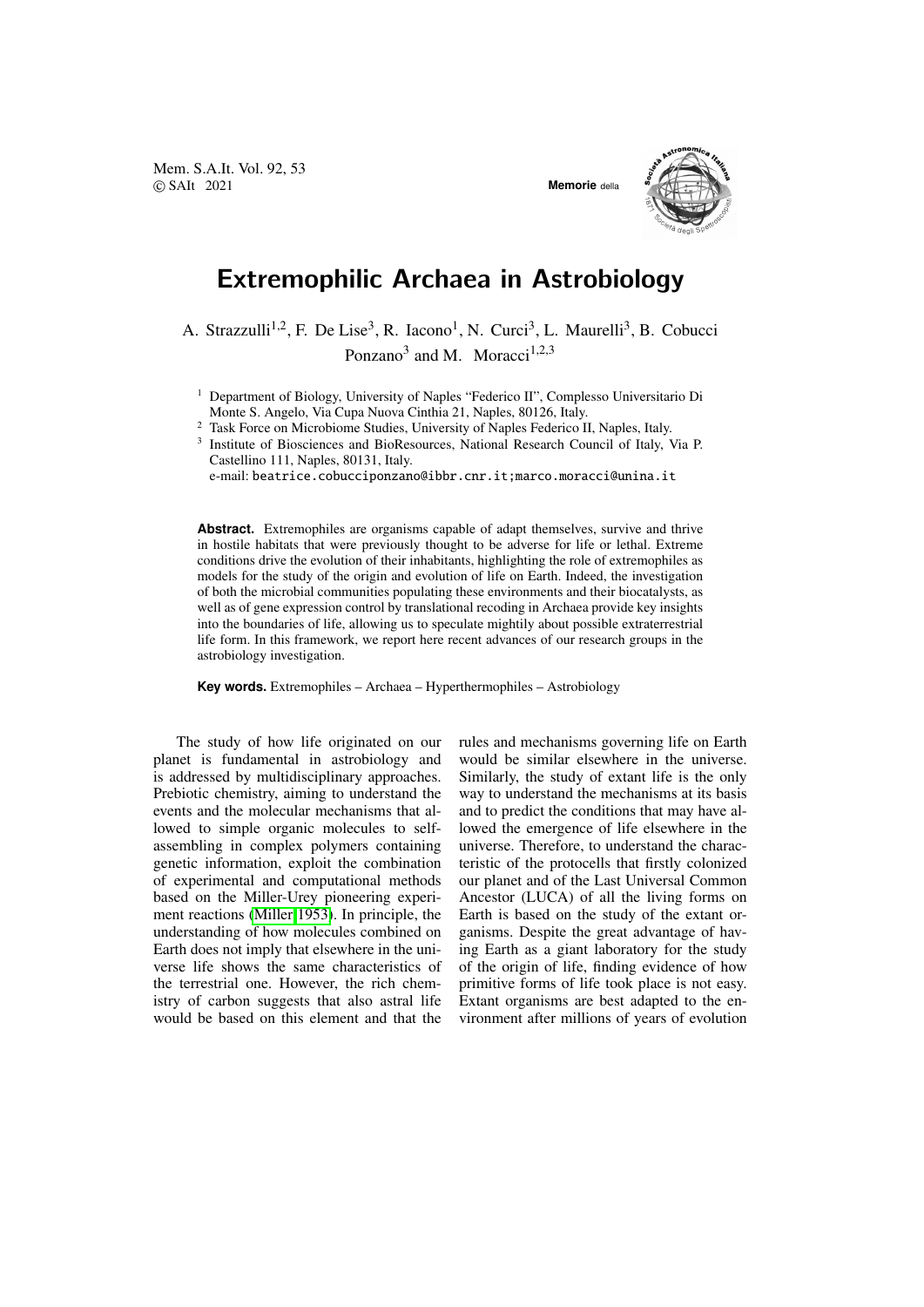and, even the simplest virus or prokaryotic cell cannot be considered primitive. Therefore, tracing back the ancestors of these modern organisms requires the combination of different tools. Biochemistry and molecular biology offer the possibility to uncover primitive traits in known metabolic pathways, in biocatalytic mechanisms, and in the processes dedicated to store and transfer genetic information; molecular evolution to reconstruct the phylogenetic tree of life; geochemistry and microbiology to define the conditions of early Earth amenable to host life. The identification of the forms of life and of the environments on Earth that may have maintained more primitive traits and can be used as model systems to study the appearance of life is therefore of utmost importance for Astrobiology studies. In these regards, about 40 years ago, the discovery that extreme environments could host life opened a completely new perspective to define the limits of life. Moreover, the discovery that most extremophiles belonged to a new Domain of life previously unknown, the Archaea, distinct from Bacteria and Eukaryota, had a revolutionary impact on modern biology [\(Woese](#page-6-0) [et al. 1990\)](#page-6-0). Extremophiles distinguish from extremotolerant organisms since the former, to optimally grow, require conditions considered incompatible with human life. In contrast, extremotolerant species can resist to extreme conditions for certain periods of time, often encountering reversible morpho-physiological changes (i. e. sporulation in bacteria or quiescence in invertebrates), then reprising the normal life cycle in permissive conditions. The discovery of extremophiles revealed that the habitats for life are much wider, spanning from  $-20\degree$ C to + 113 $\degree$ C in the stratosphere and deepsea hydrothermal vents, respectively, in  $\leq 120$ MPa for hydrostatic pressures in the deep sea, in water activity  $\approx 0.6$  (more than 5 M salt) in saline lakes and in a range  $\approx 0.0 < pH < 11$  in acidic and alkaline biotopes. For astrobiology, the discovery extremophiles had a tremendous impact on the search of extant or past life in the universe and for the study of the origin of life. In fact, the analysis of phylogenetic trees built from the 16S rRNA sequences showed that Bacteria and Archaea growing optimally at temperatures >  $60^{\circ}$ C populate the deep part of the tree (Figure 1).

This evidence, and geological records indicating a primitive Earth rich of hydrothermal vents, support the hypothesis that extremophiles are the extant forms of life closest to LUCA. However, different hypotheses on the nature of LUCA are still objects of controversies [for a review see [Weiss et al.](#page-6-1) [\(2018\)](#page-6-1)], which are difficult to test since no fossil nucleic acids are available and experimental approaches are limited to extant (hyper)thermophiles. Notwithstanding these considerations, extremophilic Archaea and the hydrothermal sites hosting them are ideal model systems for astrobiology, allowing to investigate at molecular level possible physiological primitive traits and, in the same time, to correlate their growth with environmental conditions and changes. Often extremophiles find their ideal habitat when a combination of extreme conditions is present. This is the case of the thermoacidophilic archaeon *Saccharolobus solfataricus* (previously *Sulfolobus solfataricus*) optimally growing at 80◦C and pH 5.5, which was originally isolated from the Solfatara Pisciarelli (Agnano, Naples Italy) [\(Zillig et al. 1980\)](#page-6-2) and has been studied in detail in our lab [\(Cobucci-Ponzano et al. 2011;](#page-5-1) [Cobucci-Ponzano & Moracci 2012;](#page-5-2) [Strazzulli](#page-6-3) [et al. 2017a,](#page-6-3) [2019\)](#page-6-4). In *S. solfataricus*, also thanks to the funding from the Italian Space Agency (ASI) (*project MoMa, 2006-09, contract n. 1*/*014*/*06*/*0*), we identified a *translational recoding* event known as -1 programmed frameshifting (-1PRF).

In translational recoding, which has been found in all domains of life, programmed deviation of the ribosomes from standard translational rules take place. In *S. solfataricus*, we demonstrated that a gene encoding for the enzyme  $\alpha$ -L-fucosidase is expressed by a programmed backward shift of the ribosome on a specific nucleotides sequence allowing to produce a complete polypeptide from two Open Reading Frames (SSO11867 and SSO3060) separated by a -1 frameshift, see Figure 2 [\(Cobucci-Ponzano et al. 2003b;](#page-5-3) [Rosano et al.](#page-6-5) [2004;](#page-6-5) [Cobucci-Ponzano et al. 2006a,](#page-5-4)[b,](#page-5-5) [2008\)](#page-5-6). This was the first report on -1PRF in Archaea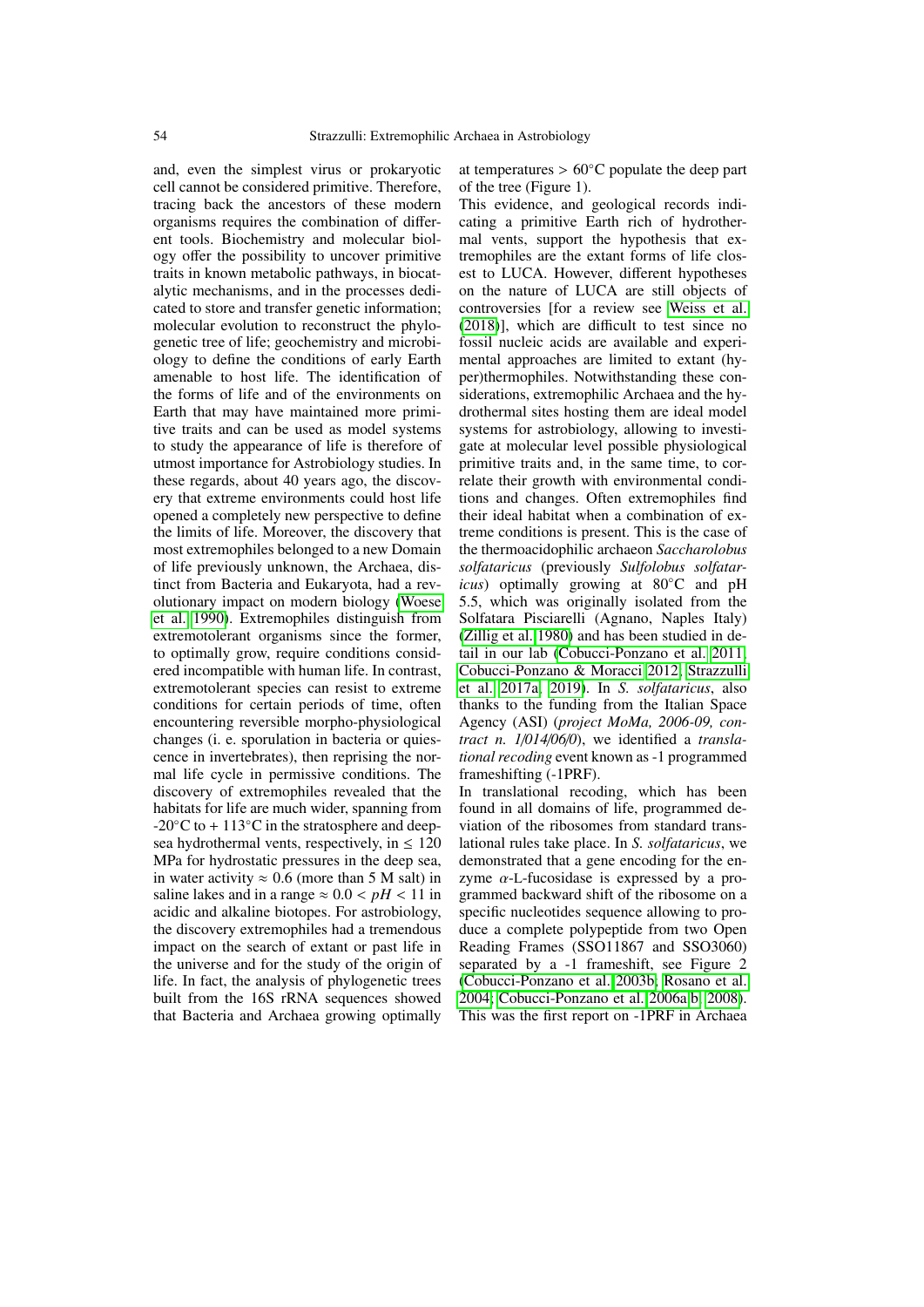

Fig. 1. Phylogenetic tree based on 16S rRNA sequences. The thick lines indicate organisms growing at temperatures >  $60^{\circ}$ *C*.

and demonstrated that this recoding mechanism is universal. Later, we showed that genes putatively expressed by translational recoding could be common in *S. solfataricus* [\(Cobucci-](#page-5-7)[Ponzano et al. 2010c\)](#page-5-7) and we proposed that this might be a primitive trait maintained through the evolution of the genetic code [\(Di](#page-5-8) [Giulio et al. 2014\)](#page-5-8).

In Archaea, translational recoding has been demonstrated only for stop codon readthrough, with the insertion of the unusual amino acids selenocysteine and pyrrolysine, and for -1PRF. More recently, it has been suggested that the flexibility of the genetic code and of its decoding may increase microbial fitness under certain conditions [\(Ling et al. 2015\)](#page-5-9). This could be particularly relevant in extreme environments, which, contrary to common believe, are not immutable but subjected to sudden changes that greatly, and temporarily, modify the chemical-physical parameters to which microorganisms must adapt. For these reasons, the identification and study of interrupted genes in extremophilic Archaea is important from an astrobiological point of view, providing new information on the limits of life on Earth and beyond. To this aim, supported by the ASI project *Life in Space, 2018-21, contract n. 0008788*, we are investigating on the expression by translational recoding of the  $\alpha$ -L-fucosidase gene in different growth conditions, to evaluate if its expression can give an advantage (De Lise et al manuscript in preparation). In addition, the analysis of two metagenomic data sets obtained by sampling Solfatara Pisciarelli revealed novel possible recoded genes in the microbiome of this extreme environment. Our data confirm that interrupted genes are widespread in archaeal microbiomes, suggesting that they could be maintained interrupted for evolutionary reasons and that their expression by recoding could be physiologically advantageous under extreme conditions. The majority of hyperthermophilic microorganisms are unculturable and metagenomic of extreme environments is a key approach to exploit these complex microbial populations, providing the access to far more microbial diversity than genomic approaches. In addition, the i*n-silico* screening of (meta)genomic data is a powerful tool to identify, produce in recombinant form and characterize hyperstable enzymes (thermozymes) of biotechnological interest. In fact, thermozymes can re-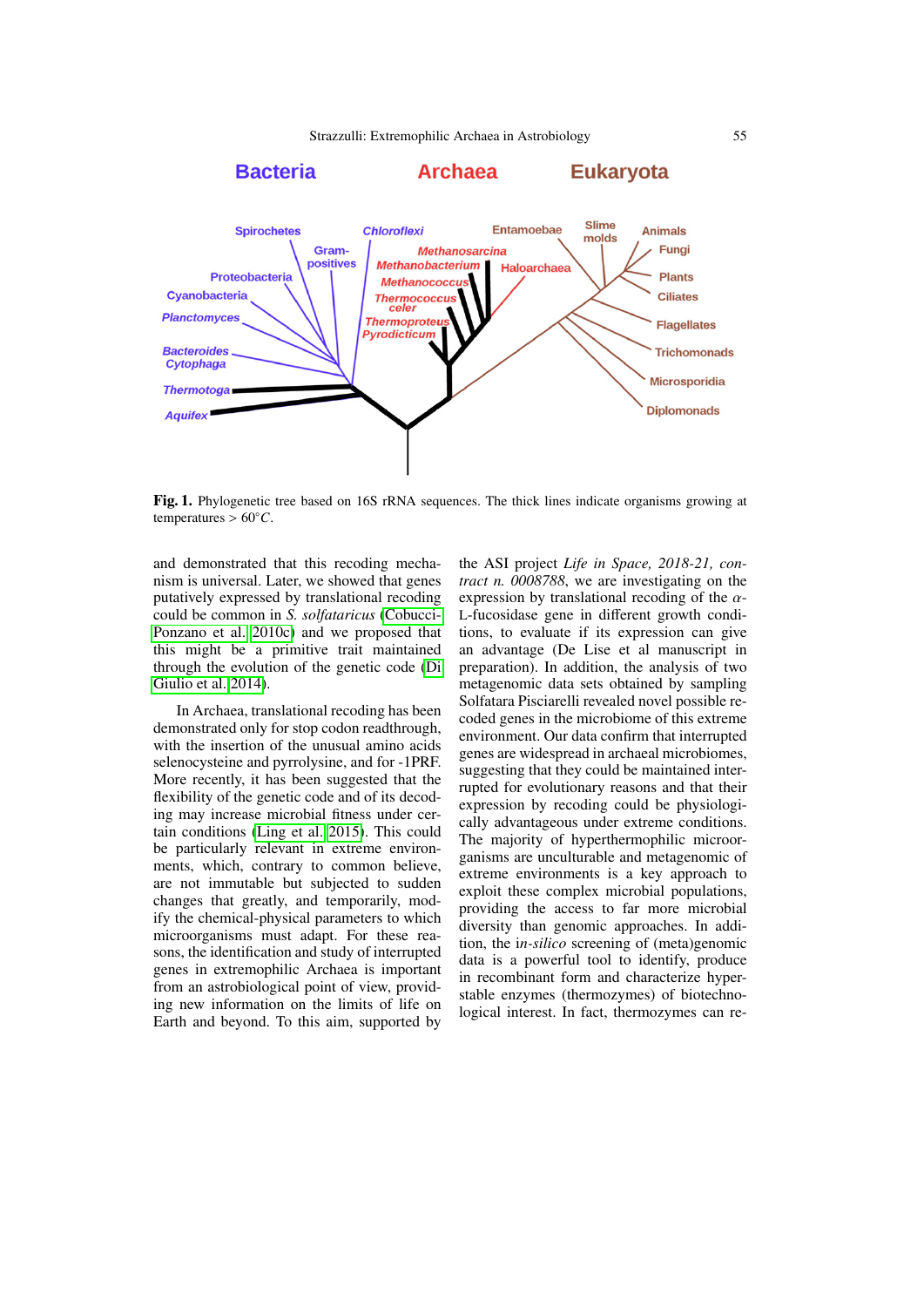

Fig. 2. The *N*-terminal SSO11867 (highlighted in green) in the zero reading-frame and the C-terminal SSO3060 in the -1 reading-frame (highlighted in yellow). Translation by -1PRF led to the production of a full length  $\alpha$ -L-fucosidase.

sist to the harsh conditions encountered in several industrial applications (biorefineries, biocatalysis and biosynthesis in organic media and detergents, like cloths/dishwashing, textures treatments, pulp and paper production, etc.) [\(Cobucci-Ponzano et al. 2003a,](#page-5-10) [2010d;](#page-5-11) [Iacono](#page-5-12) [et al. 2016\)](#page-5-12). Also thank to the support of previous ASI projects (*MoMa, 2006-09, contract n. 1*/*014*/*06*/*0*, and *Exobiology and extreme environments, 2014-16, contract n. 2014-026- R.0*), an extensive amount of data could be obtained on several thermozymes from extremophiles, mostly Carbohydrate Active en-ZYmes (CAZymes) by (meta)genomic approaches [\(Moracci et al. 1994;](#page-5-13) [Prisco et al.](#page-6-6) [1995;](#page-6-6) [Aguilar et al. 1997;](#page-5-14) [Sunna et al. 1997;](#page-6-7) [Guagliardi et al. 2000;](#page-5-15) [Moracci et al. 2000;](#page-5-16) [Cobucci-Ponzano et al. 2003b;](#page-5-3) [Lauro et al.](#page-5-17) [2006;](#page-5-17) [Di Lauro et al. 2008;](#page-5-18) [Maurelli et al.](#page-5-19) [2008;](#page-5-19) [Cobucci-Ponzano et al. 2010a,](#page-5-20)[b;](#page-5-21) [Ferrara](#page-5-22) [et al. 2014;](#page-5-22) [Cobucci-Ponzano et al. 2015;](#page-5-23) [Curci](#page-5-24) [et al. 2019;](#page-5-24) [Iacono et al. 2019;](#page-5-25) [Strazzulli et al.](#page-6-8) [2020\)](#page-6-8) and their modification by site-directed mutagenesis for structure/function studies and to produce variants with improved ability in the synthesis of oligosaccharides [\(Guagliardi](#page-5-26) [et al. 1987;](#page-5-26) [Moracci et al. 1994;](#page-5-13) [Prisco et al.](#page-6-6) [1995;](#page-6-6) [Aguilar et al. 1997;](#page-5-14) [Sunna et al. 1997;](#page-6-7) [Moracci et al. 1998;](#page-6-9) [Guagliardi et al. 2000;](#page-5-15) [Moracci et al. 2000;](#page-5-16) [Trincone et al. 2000;](#page-6-10) [Moracci et al. 2001;](#page-6-11) [Cobucci-Ponzano et al.](#page-5-27) [2002,](#page-5-27) [2003b;](#page-5-3) [Perugino et al. 2004;](#page-6-12) [Lauro et al.](#page-5-17) [2006;](#page-5-17) [Perugino et al. 2006;](#page-6-13) [Di Lauro et al.](#page-5-18) [2008;](#page-5-18) [Maurelli et al. 2008;](#page-5-19) [Cobucci-Ponzano](#page-5-28) [et al. 2009,](#page-5-28) [2010a,](#page-5-20)[b,](#page-5-21)[e;](#page-5-29) [Ferrara et al. 2014;](#page-5-22) [Cobucci-Ponzano et al. 2015;](#page-5-23) [Curci et al. 2019;](#page-5-24) [Iacono et al. 2019;](#page-5-25) [Strazzulli et al. 2020\)](#page-6-8).

Recently, we reported the identification and characterization by using a metagenomic enzyme discovery approach from a sample of the Pisciarelli Solfatara (92◦C; pH 1.5), of a gene encoding for a novel biocatalyst. This gene has been identified in a contig containing only three hypothetical proteins including a hypothetical sugar phosphate isomerase and an MFS transporter homolog to the sequences from *Sulfolobus sp.* A20 (83%) and *Candidatus Bathyarchaeota archaeon* (47%), respectively (Figure 3), that could belong to a chromosome of a new, unclassified archaeon. This work demonstrates that the enzyme belonging to the family of glycoside hydrolase 109 of the CAZy database classification [\(Lombard et al. 2013\)](#page-5-30) including α-*N*-acetylgalactosaminidases and β-*N*acetylhexosaminidase, represents the first archaeal members of this family [\(Strazzulli et al.](#page-6-8) [2020\)](#page-6-8).

The cultivation of extremophiles is often hampered by the difficulties of reproducing in the laboratory the harsh conditions of the environments. For this reason, the number of isolated and characterized archaeal strains is generally very low if compared to bacteria. In these regards, the metagenomic approach is often the only alternative to access to a higher number of sequences to study the physiology of extremophilic Archaea. We recently embarked in the sampling of extreme environments to purify metagenomic DNA. Deep sequencing and annotation gave a number of metagenomic libraries from solfataric fields and hydrothermal vents [\(Menzel et al. 2015;](#page-5-31) [Antranikian et al. 2017;](#page-5-32) [Strazzulli et al. 2017b,](#page-6-14) [2020\)](#page-6-8).

Comparative metagenomics is also a powerful tool to investigate on the composition of the microbiome populating extreme environments, how living cells affect the site, for instance by producing gasses or exploiting min-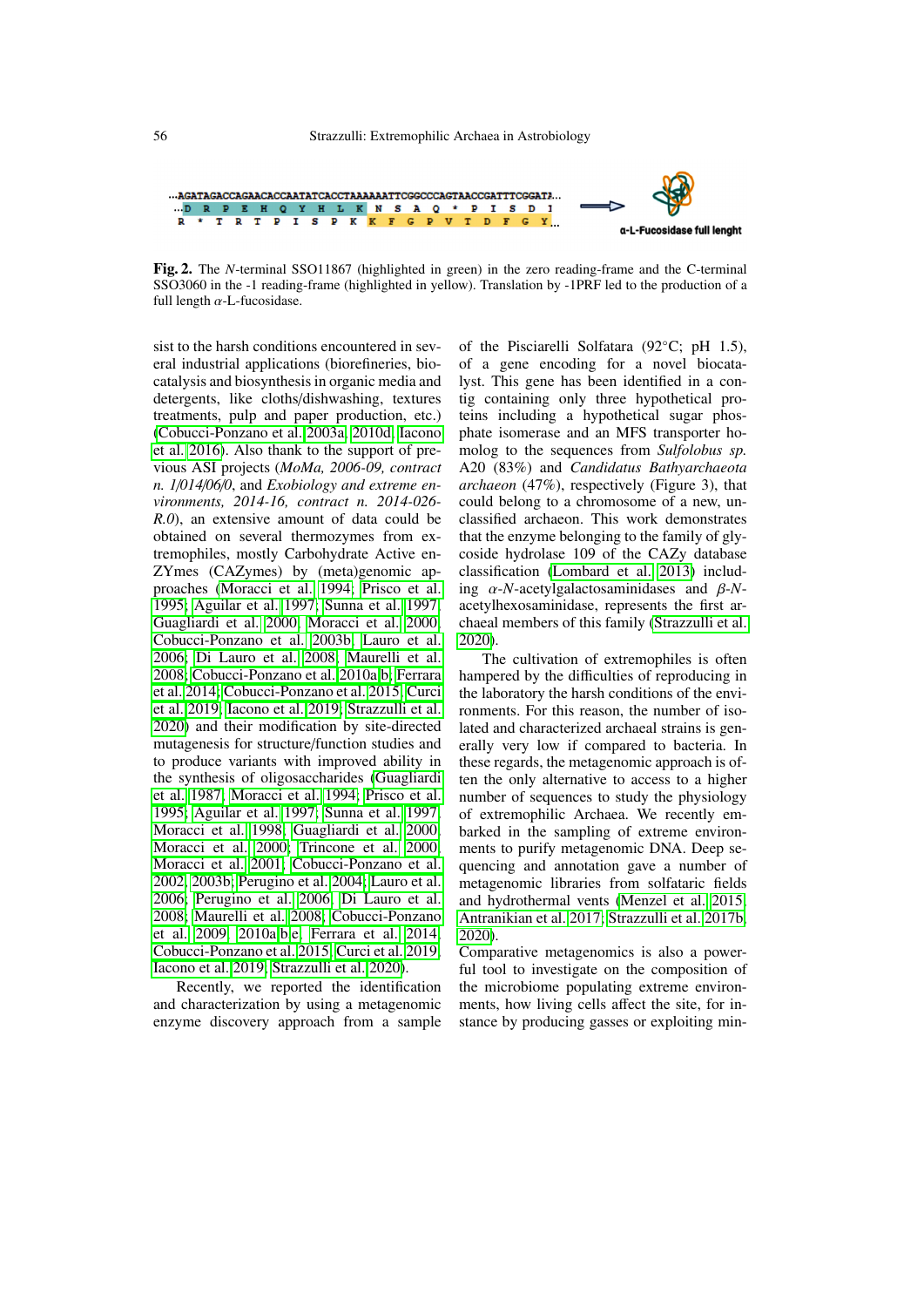

Fig. 3. The genomic environment of the novel archaeal GH109.

erals and nutrients for growth, and how geochemical changes influence the microbiome itself. Indeed, in 2020 we reported on a comparative metagenomic study, supported by the ASI project *Life in Space, 2018-21, contract n. 0008788*, focused on three novel sites formed as a result of recent geothermal activity in Pisciarelli solfatara [\(Iacono et al. 2020\)](#page-5-33). This area, which is affected by sudden geothermal changes, continuously generate hostile environments for survival and growth of (hyper)thermophilic microbial life forms. This spatial study demonstrates that these sites, although very close to each other, showed different geochemical features that were reflected by significant differences in the dominant microorganisms populating each site and in the number of sequences having no match in the NCBI nucleotide database (Figure 4).

Our study suggested that the selective pressure of these extreme environments might promote the development and conservation of a collection of metabolic and physiological adaptations, which could play a key role in ensuring the presence and persistence of life to those conditions. In addition, we revealed a broad suite of Carbohydrate Active enZYmes correlated to the abundance of lignocellulosic biomasses present around the Pisciarelli area, which represents a considerable carbon source for the microorganisms populating the mud pools. The presence of highly sophisticated mechanisms of adaptation together with the availability of specific biochemical pathways sustaining peculiar physiological metabolic capabilities makes the extremophilic microbial communities of Pisciarelli interesting from an astrobiological point of view.

## **Conclusion**

Archaea populating hydrothermal vents are life forms that, rather surprisingly, have been discovered in our planet only recently if compared



Fig. 4. Relative abundances at the genus level of the sites A, B, and C of Pisciarelli hot springs. Taxa showing less than 1% of assigned sequences are grouped as "others".

to Bacteria and Eukaryota, and are ideal model system to investigate on how cellular life appeared and evolved on Earth. Their study is improving our knowledge on several aspects that are of utmost importance in Astrobiology like defining sites in the universe that may host, or have hosted, life, searching biosignatures, and defining the first crucial molecular steps of primordial life.

Acknowledgements. The contribution of Federica De Lise and Roberta Iacono was made possible thanks to the research grant in the frame of the Italian Space Agency project "Life in Space, 2018-21, contract n. 0008788." R. Cayrel.

—————————————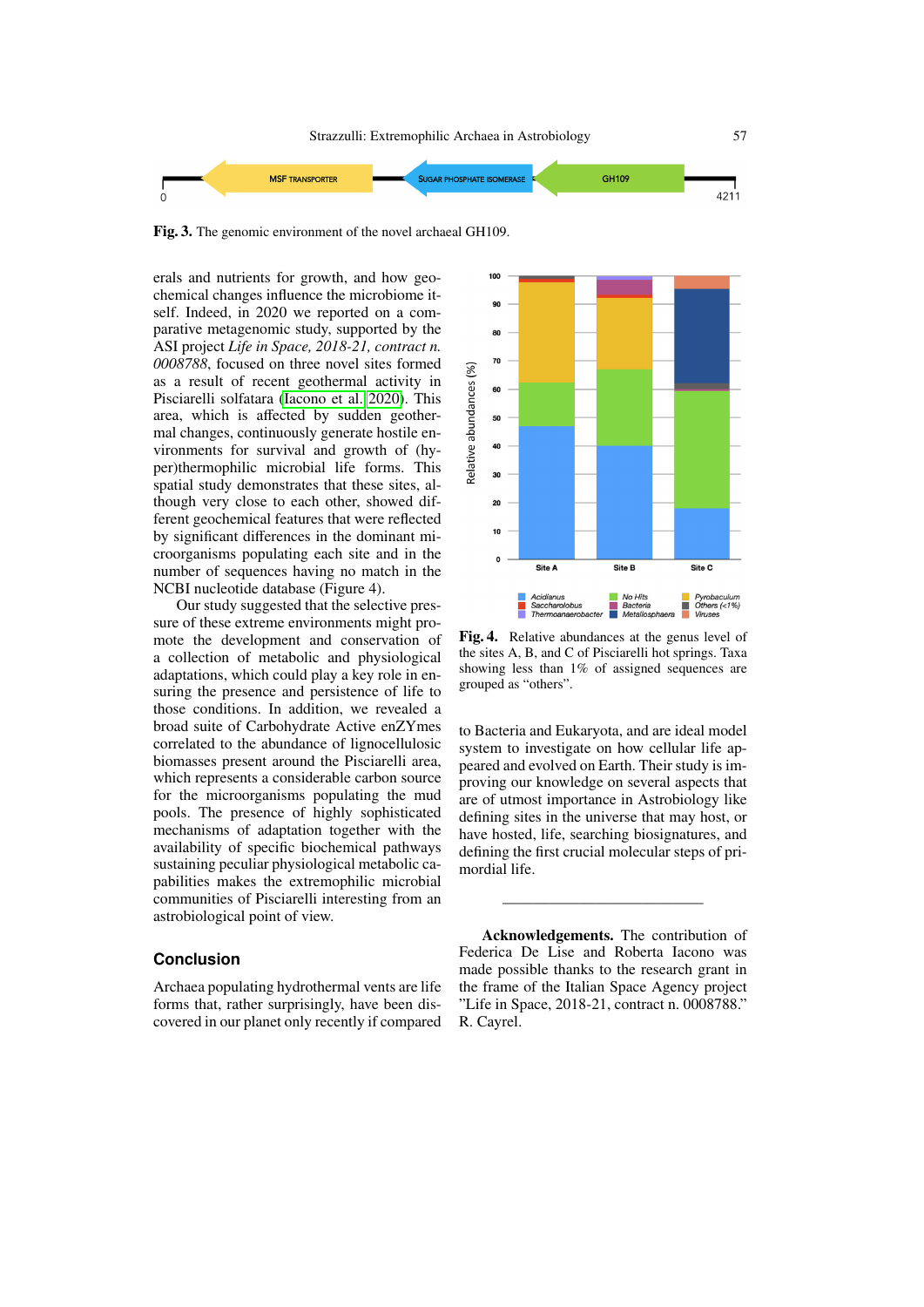Funding. Italian Space Agency projects MoMa, 2006-2009, contract n. 1/014/06/0; Exobiology and extreme environments, 2014- 2016, contract n. 2014-026-R.0; Life in Space, 2018-21, contract n. 0008788.

## **References**

- <span id="page-5-14"></span>Aguilar, C., Sanderson, I., Moracci, M., et al. 1997, Journal of molecular biology, 271, 789—802
- <span id="page-5-32"></span>Antranikian, G., Suleiman, M., Schäfers, C., et al. 2017, Extremophiles, 21, 733—742
- <span id="page-5-20"></span>Cobucci-Ponzano, B., Aurilia, V., Riccio, G., et al. 2010a, Journal of Biological Chemistry, 285, 20691—20703
- <span id="page-5-28"></span>Cobucci-Ponzano, B., Conte, F., Bedini, E., et al. 2009, Chemistry & Biology, 16, 1097
- <span id="page-5-4"></span>Cobucci-Ponzano, B., Conte, F., Benelli, D., et al. 2006a, Nucleic acids research, 34, 4258
- <span id="page-5-6"></span>Cobucci-Ponzano, B., Conte, F., Rossi, M., & Moracci, M. 2008, Extremophiles, 12, 61
- <span id="page-5-21"></span>Cobucci-Ponzano, B., Conte, F., Strazzulli, A., et al. 2010b, Biochimie, 92, 1895
- <span id="page-5-7"></span>Cobucci-Ponzano, B., Guzzini, L., Benelli, D., et al. 2010c, Journal of Proteome Research, 9, 2496
- <span id="page-5-5"></span>Cobucci-Ponzano, B., M., R., & M., M. 2006b, Origins of life and evolution of the biosphere : the journal of the International Society for the Study of the Origin of Life, 36, 487—492
- <span id="page-5-2"></span>Cobucci-Ponzano, B. & Moracci, M. 2012, Nat. Prod. Rep., 29, 697
- <span id="page-5-27"></span>Cobucci-Ponzano, B., Moracci, M., Lauro, B. D., et al. 2002, Proteins: Structure, Function, and Bioinformatics, 48, 98
- <span id="page-5-10"></span>Cobucci-Ponzano, B., Perugino, G., Trincone, A., et al. 2003a, Biocatalysis and Biotransformation, 21, 215
- <span id="page-5-11"></span>Cobucci-Ponzano, B., Rossi, M., & Moracci, M. 2010d, in Biochemistry and Histocytochemistry Research Developments, ed. S. Fuchs & M. Auer (Nova Science Publishers), 299
- <span id="page-5-23"></span>Cobucci-Ponzano, B., Strazzulli, A., Iacono, R., et al. 2015, Enzyme and Microbial Technology, 78, 63
- <span id="page-5-1"></span>Cobucci-Ponzano, B., Strazzulli, A., Rossi, M., & Moracci, M. 2011, Advanced Synthesis & Catalysis, 353, 2284
- <span id="page-5-3"></span>Cobucci-Ponzano, B., Trincone, A., Giordano, A., Rossi, M., & Moracci, M. 2003b, Journal of Biological Chemistry, 278, 47350
- <span id="page-5-29"></span>Cobucci-Ponzano, B., Zorzetti, C., Strazzulli, A., et al. 2010e, Glycobiology, 21, 448
- <span id="page-5-24"></span>Curci, N., Strazzulli, A., Lise, F. D., et al. 2019, Extremophiles, 23, 407
- <span id="page-5-8"></span>Di Giulio, M., Moracci, M., & Cobucci-Ponzano, B. 2014, Journal of Theoretical Biology, 359, 1
- <span id="page-5-18"></span>Di Lauro, B., Strazzulli, A., Perugino, G., et al. 2008, Biochimica et Biophysica Acta (BBA) - Proteins and Proteomics, 1784, 292
- <span id="page-5-22"></span>Ferrara, M. C., Cobucci-Ponzano, B., Carpentieri, A., et al. 2014, Biochimica et Biophysica Acta (BBA) - General Subjects, 1840, 367
- <span id="page-5-26"></span>Guagliardi, A., Cerchia, L., Moracci, M., & Rossi, M. 1987, Italian Journal of Biochemistry, 36, 287A
- <span id="page-5-15"></span>Guagliardi, A., Cerchia, L., Moracci, M., & Rossi, M. 2000, Journal of Biological Chemistry, 275, 31813
- <span id="page-5-33"></span>Iacono, R., Cobucci-Ponzano, B., Lise, F. D., et al. 2020, Molecules, 25
- <span id="page-5-12"></span>Iacono, R., Cobucci-Ponzano, B., Strazzulli, A., et al. 2016, Chem Today, 34, 34
- <span id="page-5-25"></span>Iacono, R., Strazzulli, A., Maurelli, L., et al. 2019, Appl Environ Microbiol, 85, e01879
- <span id="page-5-17"></span>Lauro, B. D., Rossi, M., & Moracci, M. 2006, Extremophiles : life under extreme conditions, 10, 301—310
- <span id="page-5-9"></span>Ling, J., O'Donoghue, P., & Söll, D. 2015, Nature Reviews Microbiology, 13, 207
- <span id="page-5-30"></span>Lombard, V., Ramulu, H. G., Drula, E., Coutinho, P., & Henrissat, B. 2013, Nucleic Acids Research, 42, D490
- <span id="page-5-19"></span>Maurelli, L., Giovane, A., Esposito, A., et al. 2008, Extremophiles, 12, 689
- <span id="page-5-31"></span>Menzel, P., Gudbergsdóttir, S. R., Rike, A. G., et al. 2015, Microbial Ecology, 70, 411
- <span id="page-5-0"></span>Miller, S. L. 1953, Science, 117, 528
- <span id="page-5-13"></span>Moracci, M., Ciaramella, M., Nucci, R., et al. 1994, Biocatalysis, 11, 89
- <span id="page-5-16"></span>Moracci, M., Ponzano, B. C., Trincone, A., et al. 2000, Journal of Biological Chemistry, 275, 22082